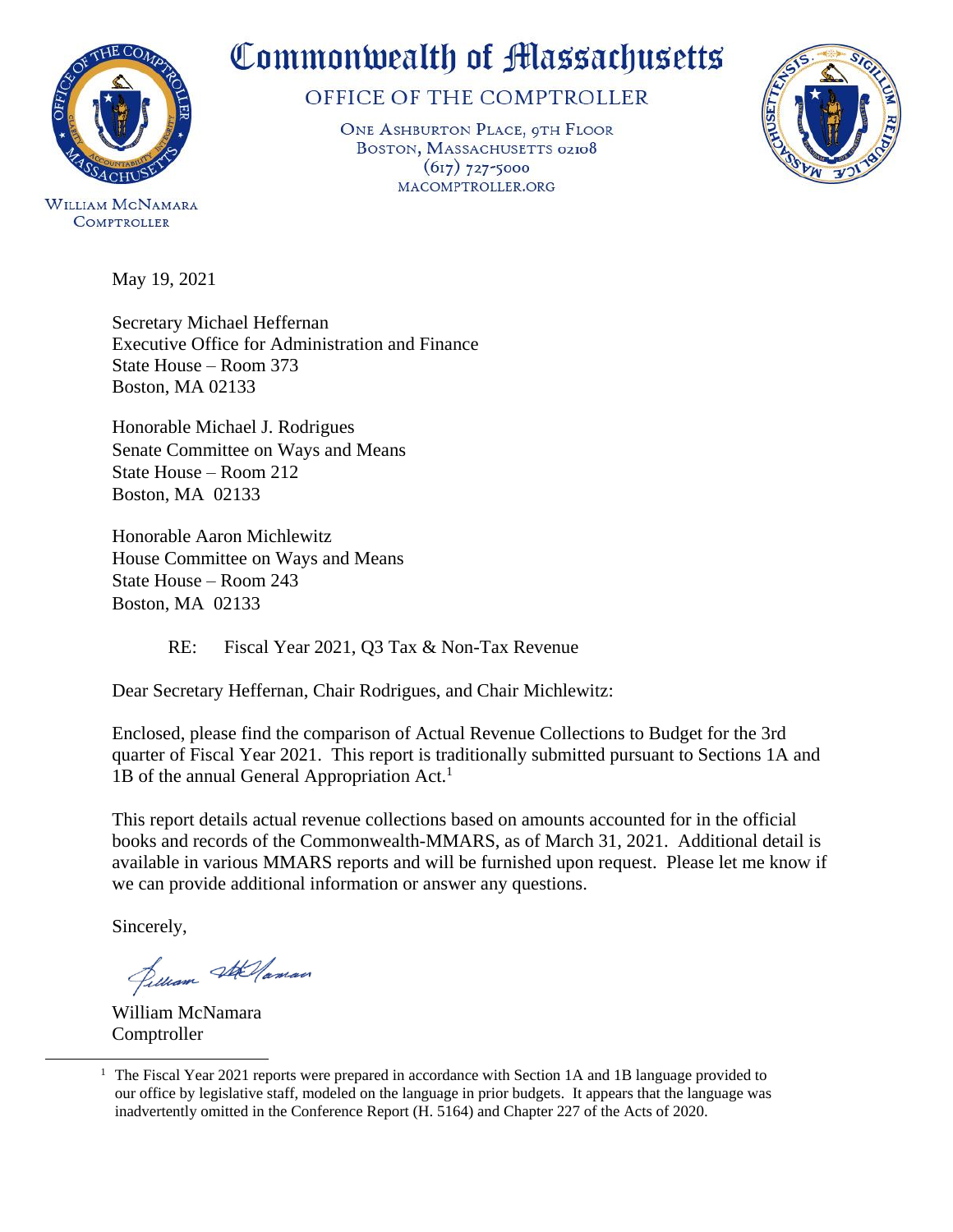Fiscal Year 2021, Q3 Tax and Non-Tax Revenue May 19, 2021 Page 2

Attachment: Fiscal Year 2021 as of March 31, 2021 Tax and Non-Tax Revenue

Cc:David Bunker, Budget Director, House Ways and Means Committee Christopher Marino, Budget Director, Senate Ways and Means Committee| Catharine Hornby, Undersecretary, Executive Office for Administration and Finance Bran Shim, Assistant Secretary for Budget, Executive Office for Administration and Finance Jeffrey Shapiro, Esq., First Deputy Comptroller, Office of the Comptroller Howard Merkowitz, Deputy Comptroller, Office of the Comptroller Amy Nable, General Counsel, Office of the Comptroller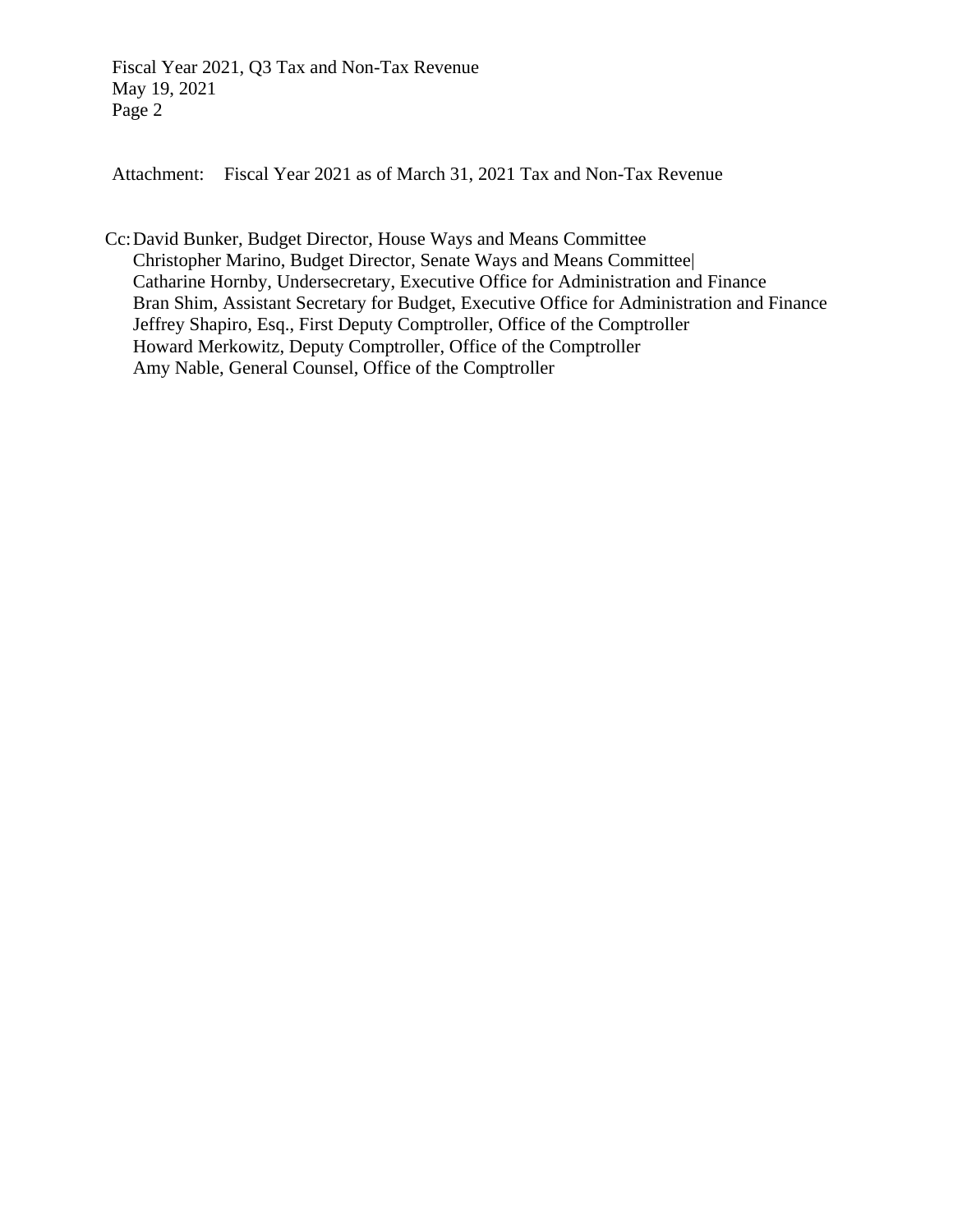#### **Commonwealth of Massachusetts**

Fiscal Year 2021 - Period 9

Revenue by Source (in thousands)

| <b>Revenue Source</b>                            | Revenue<br><b>Estimates Per</b><br>Chapter 227 of the<br>Acts of 2020 | <b>Actual Revenues</b><br>As of<br>March 31, 2021 | % of Actuals<br>to Estimates |
|--------------------------------------------------|-----------------------------------------------------------------------|---------------------------------------------------|------------------------------|
|                                                  | \$<br>89,700.0                                                        | \$<br>68,527.3                                    | 76.4%                        |
|                                                  | 309,700.0                                                             | 244,706.9                                         | 79.0%                        |
|                                                  | 2,626,000.0                                                           | 2,372,324.3                                       | 90.3%                        |
|                                                  | 263,200.0                                                             | 268,209.9                                         | 101.9%                       |
|                                                  | 507,200.0                                                             | 624,603.9                                         | 123.1%                       |
|                                                  | 16,900.0                                                              | 27,765.9                                          | 164.3%                       |
|                                                  | 15,930,700.0                                                          | 12,557,749.8                                      | 78.8%                        |
|                                                  | 486,400.0                                                             | 334,993.8                                         | 68.9%                        |
|                                                  | 602,200.0                                                             | 489,581.7                                         | 81.3%                        |
|                                                  | 54,500.0                                                              | 74,425.9                                          | 136.6%                       |
|                                                  |                                                                       | (20.0)                                            | N/A                          |
|                                                  | 117,900.0                                                             | 63,087.4                                          | 53.5%                        |
|                                                  | 5,319,300.0                                                           | 4,044,358.8                                       | 76.0%                        |
|                                                  | 877,200.0                                                             | 651,647.9                                         | 74.3%                        |
|                                                  | 819,100.0                                                             | 724,361.1                                         | 88.4%                        |
|                                                  | 25,000.0                                                              | 8,847.2                                           | 35.4%                        |
|                                                  | 11,400.0                                                              | 59,673.1                                          | 523.4%                       |
|                                                  |                                                                       |                                                   |                              |
| Gross General Appropriation Act Revenue Forecast | 28,056,400.0                                                          | 22,614,844.8                                      | 80.6%                        |
| Transfers off budget:                            |                                                                       |                                                   |                              |
|                                                  | (981,600.0)                                                           | (763,006.6)                                       | 77.7%                        |
|                                                  | (1,141,600.0)                                                         | (883,006.7)                                       | 77.3%                        |
|                                                  | (3, 115, 200.0)                                                       | (2,385,441.7)                                     | 76.6%                        |
|                                                  | (25,000.0)                                                            | (8,847.2)                                         | 35.4%                        |
|                                                  |                                                                       |                                                   |                              |
|                                                  | (5,263,400.0)                                                         | (4,040,302.1)                                     | 76.8%                        |
|                                                  | 22,793,000.0                                                          | 18,574,542.7                                      | 81.5%                        |
|                                                  | 13,879,800.0                                                          | 8,664,781.7                                       | 62.4%                        |
|                                                  | 4,913,400.0                                                           | 3,123,950.0                                       | 63.6%                        |
|                                                  | 2,054,900.0                                                           | 1,099,583.9                                       | 53.5%                        |
|                                                  |                                                                       |                                                   |                              |
|                                                  | 20,848,100.0                                                          | 12,888,315.6                                      | 61.8%                        |
|                                                  | 43,641,100.0                                                          | \$<br>31,462,858.3                                | 72.1%                        |

Note 1: Total taxes reported in this document does not include the following:

| Total                                          | 400,397.2 |
|------------------------------------------------|-----------|
|                                                |           |
|                                                | 232,150.3 |
| Taxes credited to Commonwealth Care Trust Fund | 84,627.2  |
|                                                | 55,522.6  |
|                                                | 28,097.2  |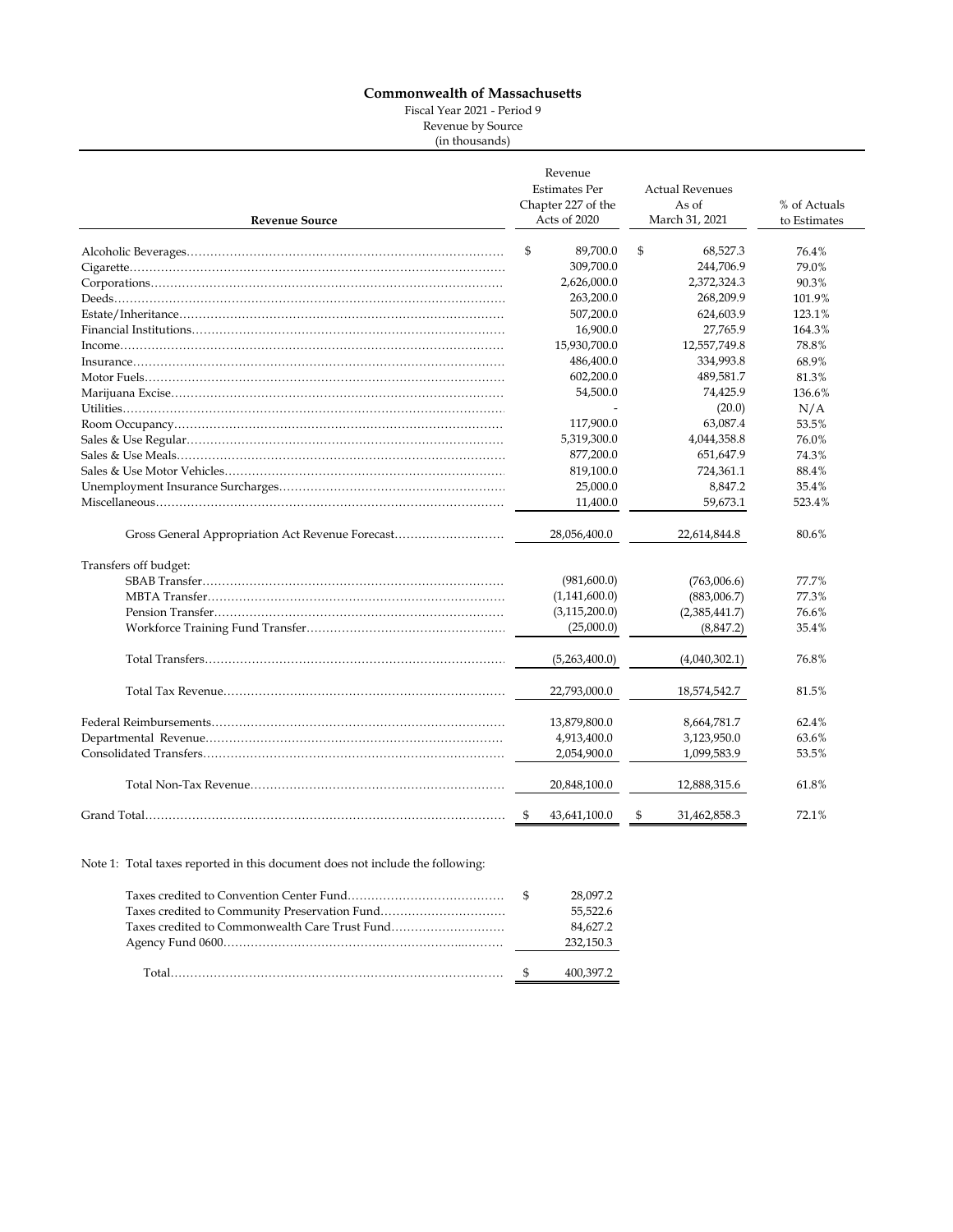### **Commonwealth of Massachusetts**

Fiscal Year 2021 Period 9 - Non Tax Revenue

Executive Office Summary

(in thousands)

| Source                                                  | Revenue<br><b>Estimates Per</b><br>Chapter 227 of the<br>Acts of 2020 | <b>Actual Revenues</b><br>As of<br>March 31, 2021 | % of Actuals<br>to Estimates |
|---------------------------------------------------------|-----------------------------------------------------------------------|---------------------------------------------------|------------------------------|
| Legislature (The General Court of Massachusetts)        | \$                                                                    | \$<br>(0.2)                                       | N/A                          |
|                                                         | 84,580.4                                                              | 36,600.0                                          | 43.3%                        |
|                                                         | 995.0                                                                 | 933.8                                             | 93.8%                        |
|                                                         | 249,483.1                                                             | 198,679.6                                         | 79.6%                        |
|                                                         | 1,858,443.9                                                           | 628,346.8                                         | 33.8%                        |
|                                                         |                                                                       |                                                   | N/A                          |
|                                                         | 59,750.0                                                              | 26,329.3                                          | 44.1%                        |
|                                                         | 35.0                                                                  | 30.5                                              | 87.0%                        |
|                                                         | 1.0                                                                   | 10.7                                              | 1073.4%                      |
|                                                         | 574.2                                                                 | 413.6                                             | 72.0%                        |
|                                                         | 38,115.2                                                              | 15,911.7                                          | 41.7%                        |
|                                                         |                                                                       |                                                   | N/A                          |
|                                                         | 127,323.7                                                             | 82,424.6                                          | 64.7%                        |
|                                                         |                                                                       |                                                   | N/A                          |
| Office of the Governor and Lieutenant Governor          | 7.4                                                                   | 0.7                                               | 9.4%                         |
|                                                         | 92,005.3                                                              | 419,079.3                                         | 455.5%                       |
| Executive Office for Administration and Finance         | 1,516,484.3                                                           | 671,966.2                                         | 44.3%                        |
| Executive Office of Energy and Environmental Affairs    | 131,464.5                                                             | 71,060.3                                          | 54.1%                        |
| Executive Office of Health and Human Services           | 15,191,809.2                                                          | 9,736,983.8                                       | 64.1%                        |
| Executive Office of Technology Services and security    | 2,733.9                                                               | 41,793.3                                          | 1528.7%                      |
| Massachusetts Department of Transportation              | 645,559.0                                                             | 478,530.2                                         | 74.1%                        |
| Massachusetts Commission Against Discrimination         | 4,030.2                                                               | 2,958.8                                           | 73.4%                        |
|                                                         | 14,072.2                                                              | 17,877.5                                          | 127.0%                       |
|                                                         | 2.0                                                                   | 1.5                                               | 74.2%                        |
|                                                         | 404,781.2                                                             | 218,722.9                                         | 54.0%                        |
|                                                         | 36,102.6                                                              | 35,812.6                                          | 99.2%                        |
| Executive Office of Public Safety and Homeland Security | 168,117.5                                                             | 31,822.0                                          | 18.9%                        |
| Executive Office of Housing and Economic Development    | 200,732.8                                                             | 161,294.2                                         | 80.4%                        |
| Executive Office of Labor and Workforce Development     | 20,873.5                                                              | 10,731.7                                          | 51.4%                        |
|                                                         |                                                                       |                                                   | N/A                          |
|                                                         | 20,848,077.2<br>\$                                                    | \$<br>12,888,315.6                                | 61.8%                        |

Note: State Comptroller Actual amount reflects adjustment for the Pension Transfer per Taxes Summary sheet.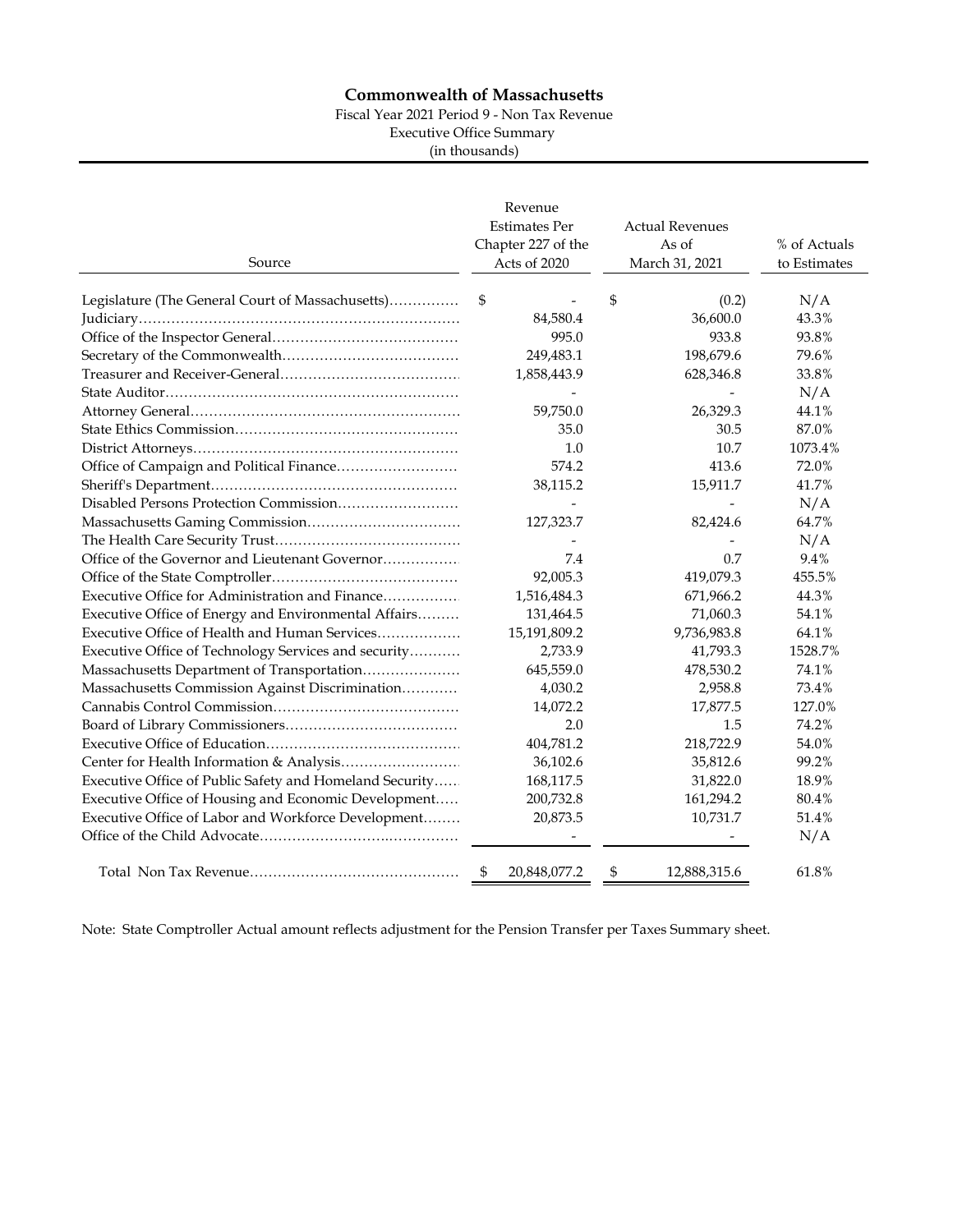## **Commonwealth of Massachusetts**

Fiscal Year 2021 Period 9 - Non Tax Revenue

Departmental Summary

(in thousands)

| Cabinet | Departments                                                | Revenue<br><b>Estimates Per</b><br>Chapter 227 of the<br>Acts of 2020 | <b>Actual Revenues</b><br>As of<br>March 31, 2021 | % of Actuals<br>to Estimates |
|---------|------------------------------------------------------------|-----------------------------------------------------------------------|---------------------------------------------------|------------------------------|
| 01      |                                                            |                                                                       | \$<br>(0.2)                                       | N/A                          |
| 02      | Judiciary:                                                 |                                                                       |                                                   |                              |
|         |                                                            | 310.1                                                                 | 171.7                                             | 55.4%                        |
|         | <b>CIC</b>                                                 |                                                                       |                                                   | N/A                          |
|         | <b>CPC</b>                                                 | 5,018.0                                                               | 953.9                                             | 19.0%                        |
|         | <b>SJC</b>                                                 | 3,493.3                                                               | 1,168.7                                           | 33.5%                        |
|         | TRC                                                        | 75,759.0                                                              | 34,305.7                                          | 45.3%                        |
|         |                                                            | 84,580.4                                                              | 36,600.0                                          | 43.3%                        |
|         |                                                            |                                                                       |                                                   |                              |
| 03      |                                                            | 995.0                                                                 | 933.8                                             | 93.8%                        |
| 05      |                                                            | 249,483.1                                                             | 198,679.6                                         | 79.6%                        |
|         |                                                            |                                                                       |                                                   |                              |
| 06      | Treasurer and Receiver-General:                            |                                                                       |                                                   |                              |
|         | ART                                                        | 16.7                                                                  | 3.3                                               | 20.0%                        |
|         | LOT                                                        | 1,124,336.0                                                           | 563,509.5                                         | 50.1%                        |
|         | <b>TRE</b><br>Office of the Treasurer and Receiver-General | 734,091.1                                                             | 64,834.0                                          | $8.8\%$                      |
|         |                                                            |                                                                       |                                                   |                              |
|         |                                                            | 1,858,443.9                                                           | 628,346.8                                         | 33.8%                        |
| 07      |                                                            |                                                                       |                                                   | N/A                          |
| 08      |                                                            | 59,750.0                                                              | 26,329.3                                          | 44.1%                        |
| 09      |                                                            | 35.0                                                                  | 30.5                                              | 87.0%                        |
|         |                                                            |                                                                       |                                                   |                              |
| 10      | District Attorneys:                                        |                                                                       |                                                   |                              |
|         | BER                                                        |                                                                       | 0.1                                               | N/A                          |
|         | BRI                                                        |                                                                       |                                                   | N/A                          |
|         | <b>CPI</b>                                                 |                                                                       |                                                   | N/A                          |
|         | <b>DAA</b>                                                 |                                                                       |                                                   | N/A                          |
|         | EAS                                                        |                                                                       |                                                   | N/A                          |
|         | MID.                                                       | 1.0                                                                   |                                                   | $0.0\%$                      |
|         | <b>NFK</b>                                                 |                                                                       | 7.2                                               | N/A                          |
|         | <b>NOR</b><br>Middlesex (Northern) Distrcit Attorney       |                                                                       | 0.2                                               | N/A                          |
|         | <b>NWD</b>                                                 |                                                                       | 1.1                                               | N/A                          |
|         | PLY                                                        |                                                                       | 2.1                                               | N/A                          |
|         |                                                            | $1.0\,$                                                               | 10.7                                              | 1073.4%                      |
| 11      |                                                            | 574.2                                                                 | 413.6                                             | 72.0%                        |
|         |                                                            |                                                                       |                                                   |                              |
| 12      | Sheriff's Departments:                                     |                                                                       |                                                   |                              |
|         | <b>BSD</b>                                                 | 7,500.0                                                               | 1,983.3                                           | 26.4%                        |
|         | <b>HSD</b>                                                 | 331.4                                                                 | 258.2                                             | 77.9%                        |
|         | <b>NSD</b>                                                 |                                                                       |                                                   | N/A                          |
|         | SDA                                                        | $\overline{a}$                                                        | 8.1                                               | N/A                          |
|         | <b>SDB</b>                                                 | 1,929.0                                                               | 421.1                                             | 21.8%                        |
|         | <b>SDC</b>                                                 | 1,050.6                                                               | 1,002.8                                           | 95.5%                        |
|         | <b>SDD</b>                                                 | 270.5                                                                 |                                                   | $0.0\%$                      |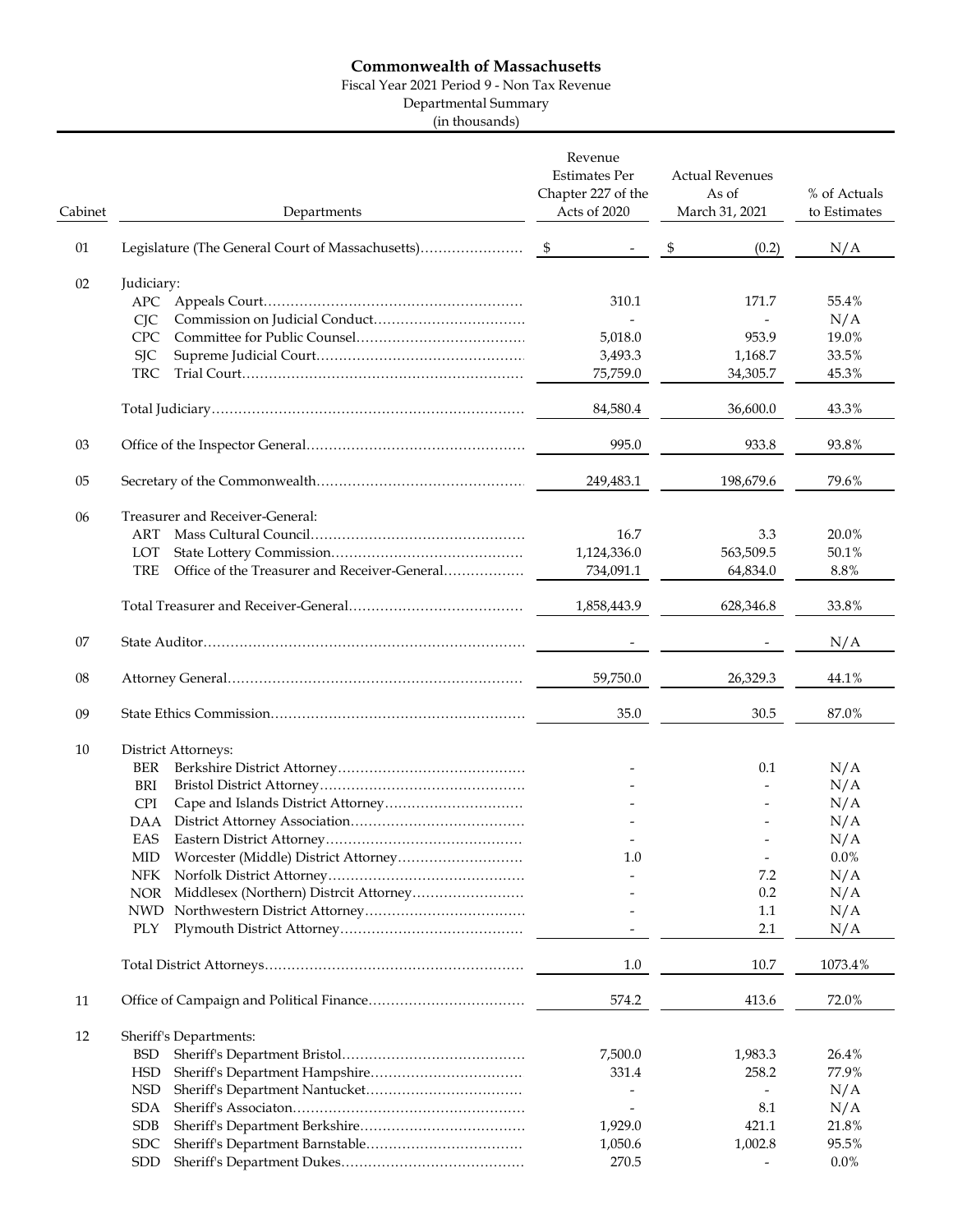|         |                                                                    | Revenue<br><b>Estimates Per</b><br>Chapter 227 of the | <b>Actual Revenues</b><br>As of | % of Actuals |
|---------|--------------------------------------------------------------------|-------------------------------------------------------|---------------------------------|--------------|
| Cabinet | Departments                                                        | Acts of 2020                                          | March 31, 2021                  | to Estimates |
|         | <b>SDE</b>                                                         | 161.0                                                 | 33.3                            | 20.7%        |
|         | <b>SDF</b>                                                         | 2,073.1                                               | 636.8                           | 30.7%        |
|         | <b>SDH</b>                                                         | 4,200.0                                               | 2,014.0                         | 48.0%        |
|         | <b>SDM</b>                                                         | 237.3                                                 | 24.3                            | 10.2%        |
|         | <b>SDN</b>                                                         | 1,800.4                                               | 1,713.8                         | 95.2%        |
|         | <b>SDP</b>                                                         | 16,300.0                                              | 7,795.1                         | 47.8%        |
|         | <b>SDS</b>                                                         | 2,174.0                                               |                                 | $0.0\%$      |
|         | <b>SDW</b>                                                         | 88.0                                                  | 21.0                            | 23.8%        |
|         |                                                                    |                                                       |                                 |              |
|         |                                                                    | 38,115.2                                              | 15,911.7                        | 41.7%        |
| 13      |                                                                    |                                                       |                                 | N/A          |
| 16      |                                                                    | 127,323.7                                             | 82,424.6                        | 64.7%        |
| 17      |                                                                    | 7.4                                                   | 0.7                             | 9.4%         |
| 18      |                                                                    | 92,005.3                                              | 419,079.3                       | 455.5%       |
| 19      | Executive Office for Administration and Finance:                   |                                                       |                                 |              |
|         |                                                                    | 392.3                                                 |                                 | $0.0\%$      |
|         | Executive Office for Administration and Finance<br>ANF             | 72,950.9                                              | 6,676.8                         | 9.2%         |
|         | ATB                                                                | 1,665.0                                               | 1,085.7                         | 65.2%        |
|         | <b>BSB</b>                                                         |                                                       |                                 | N/A          |
|         | <b>CSC</b>                                                         |                                                       | 6.9                             | N/A          |
|         | Division of Capital Asset Management and Maintenance<br><b>DCP</b> | 15,672.5                                              | 23,144.1                        | 147.7%       |
|         | DOR <sub>.</sub>                                                   | 215,776.3                                             | 175,779.7                       | 81.5%        |
|         | <b>GIC</b>                                                         | 1,177,301.2                                           | 391,369.8                       | 33.2%        |
|         | HPC                                                                | 10,552.4                                              | 6,895.7                         | 65.3%        |
|         | <b>HRD</b>                                                         | 2,511.4                                               | 33,820.7                        | 1346.7%      |
|         | LIB                                                                |                                                       | 0.2                             | N/A          |
|         | <b>OSD</b>                                                         | 19,662.3                                              | 20,785.1                        | 105.7%       |
|         |                                                                    |                                                       |                                 | N/A          |
|         | PER<br>Public Employee Retirement Administration                   |                                                       |                                 |              |
|         | TRB<br>Massachusetts Teachers' Retirement System                   |                                                       | 12,401.7                        | N/A          |
|         | Total Executive Office For Administration and Finance              | 1,516,484.3                                           | 671,966.2                       | 44.3%        |
| 20      | Executive Office of Energy and Environmental Affairs:              |                                                       |                                 |              |
|         | Department of Agricultural Resources<br>AGR                        | 6,715.0                                               | 3,870.0                         | 57.6%        |
|         | Department of Conservation & Recreation<br><b>DCR</b>              | 26,600.0                                              | 16,959.9                        | 63.8%        |
|         | DPU                                                                | 34,388.6                                              | 6,952.9                         | 20.2%        |
|         | <b>ENE</b>                                                         | 5,805.8                                               |                                 | $0.0\%$      |
|         | Executive Office of Energy and Environmental Affairs<br><b>ENV</b> | 4,955.5                                               | 3,466.6                         | 70.0%        |
|         | Department of Environmental Protection<br>EQE                      | 33,841.9                                              | 26,913.8                        | 79.5%        |
|         | FWE                                                                | 19,157.7                                              | 12,897.1                        | 67.3%        |
|         | Total Executive Office of Environmental Affairs                    | 131,464.5                                             | 71,060.3                        | 54.1%        |
| 45      | Executive Office for Health and Human Services:                    |                                                       |                                 |              |
|         | CHE                                                                | 10,820.3                                              | 6,670.9                         | 61.7%        |
|         |                                                                    | 159,365.7                                             | 125,702.9                       | 78.9%        |
|         | DMR                                                                | 916,567.8                                             | 529,820.2                       | 57.8%        |
|         | <b>DPH</b>                                                         | 260,839.3                                             | 205,154.4                       | 78.7%        |
|         | <b>DSS</b>                                                         | 299,097.5                                             | 187,104.7                       | 62.6%        |
|         | <b>DYS</b>                                                         | 8,045.8                                               | 3,371.7                         | 41.9%        |
|         | Secretary of Health and Human Services<br><b>EHS</b>               | 12,913,678.2                                          | 8,346,464.8                     | 64.6%        |
|         | ELD                                                                | 125,041.0                                             | 86,210.6                        | 68.9%        |
|         |                                                                    |                                                       |                                 |              |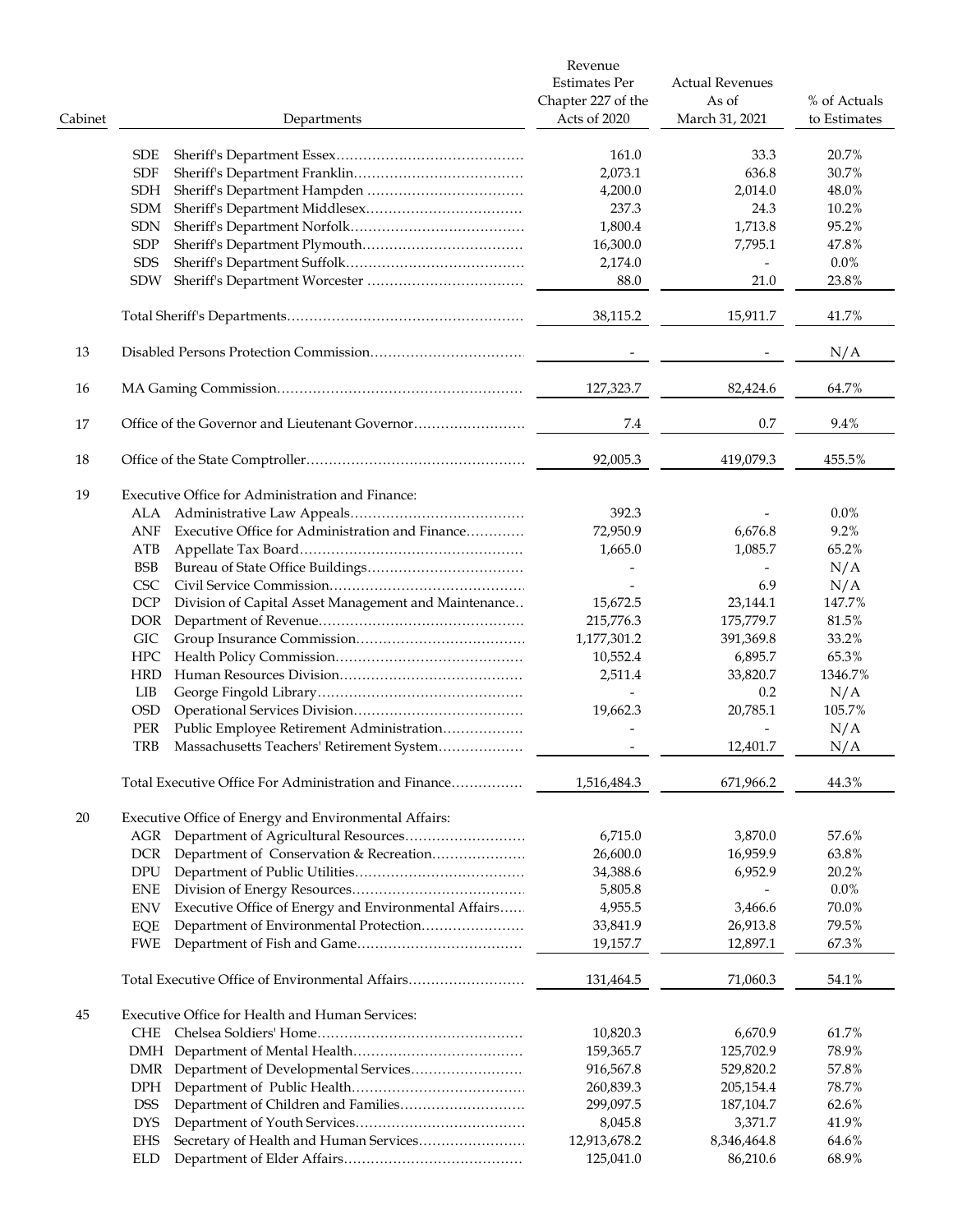|         |                                                         | Revenue<br><b>Estimates Per</b><br>Chapter 227 of the | <b>Actual Revenues</b><br>As of | % of Actuals   |
|---------|---------------------------------------------------------|-------------------------------------------------------|---------------------------------|----------------|
| Cabinet | Departments                                             | Acts of 2020                                          | March 31, 2021                  | to Estimates   |
|         | HLY                                                     | 15,972.5                                              | 5,652.0                         | 35.4%          |
|         | Massachusetts Commission for the Blind<br>MCB           | 5,126.1                                               | 3,731.5                         | 72.8%          |
|         | Massachusetts Commission for the Deaf<br>MCD            | 272.8                                                 | 170.7                           | 62.6%          |
|         | Massachusetts Rehabilitation Commission<br>MRC          | 6,394.2                                               | 3,645.2                         | 57.0%          |
|         |                                                         | 831.4                                                 |                                 |                |
|         | <b>VET</b>                                              | 469,756.4                                             | 574.5<br>232,709.7              | 69.1%<br>49.5% |
|         | WEL                                                     |                                                       |                                 |                |
|         | Total Executive Office Health and Human Services        | 15,191,809.2                                          | 9,736,983.8                     | 64.1%          |
| 50      | Executive Office of Technology Services & Security      | 2,733.9                                               | 41,793.3                        | 1528.7%        |
| 65      |                                                         | 645,559.0                                             | 478,530.2                       | 74.1%          |
| 68      |                                                         | 4,030.2                                               | 2,958.8                         | 73.4%          |
| 69      |                                                         | 14,072.2                                              | 17,877.5                        | 127.0%         |
| 71      |                                                         | 2.0                                                   | 1.5                             | 74.2%          |
|         |                                                         |                                                       |                                 |                |
| 73      | <b>Executive Office of Education</b>                    |                                                       |                                 |                |
|         | BCC -                                                   | 150.0                                                 |                                 | $0.0\%$        |
|         | BHC                                                     | 150.0                                                 |                                 | $0.0\%$        |
|         | BRC                                                     | 410.0                                                 | 323.7                           | 78.9%          |
|         | BSC                                                     | 50.0                                                  | 4.4                             | 8.9%           |
|         | CCC                                                     | 304.8                                                 | 265.8                           | 87.2%          |
|         | Department of Elementary and Secondary Education<br>DOE | 6,457.7                                               | 5,412.6                         | 83.8%          |
|         | EDU                                                     |                                                       | $\overline{\phantom{0}}$        | N/A            |
|         | Department of Early Education and Care<br>EEC           | 268,182.6                                             | 209,279.8                       | 78.0%          |
|         | FRC                                                     | 153.0                                                 | $\overline{a}$                  | $0.0\%$        |
|         | FSC                                                     | 647.6                                                 |                                 | $0.0\%$        |
|         | GCC                                                     | 100.0                                                 | 89.2                            | 89.2%          |
|         | HCC                                                     | 419.8                                                 |                                 | $0.0\%$        |
|         | MAS                                                     | 610.0                                                 |                                 | 0.0%           |
|         |                                                         | 326.2                                                 | 274.0                           | 84.0%          |
|         | MCA Massachusetts College of Art and Design             | $\overline{\phantom{a}}$                              | $\overline{\phantom{a}}$        | N/A            |
|         |                                                         | 228.2                                                 | 125.0                           | 54.8%          |
|         |                                                         |                                                       | $\overline{\phantom{a}}$        | N/A            |
|         | MWC Mount Wachusett Community College                   | 320.0                                                 | 100.0                           | 31.3%          |
|         |                                                         | 180.0                                                 | 2.8                             | 1.6%           |
|         | NEC                                                     | 263.2                                                 |                                 | $0.0\%$        |
|         | NSC                                                     | 31.1                                                  | 31.8                            | 102.4%         |
|         | QCC                                                     | 181.9                                                 | 45.4                            | 25.0%          |
|         | RCC                                                     | 529.8                                                 | 50.0                            | 9.4%           |
|         | RGT                                                     | 653.7                                                 | 1,875.3                         | 286.9%         |
|         | <b>SSA</b>                                              | 1,012.4                                               | 408.4                           | 40.3%          |
|         | Springfield Technical Community College<br><b>STC</b>   | 344.4                                                 | 226.7                           | 65.8%          |
|         |                                                         |                                                       |                                 |                |
|         | UMS                                                     | 122,500.0                                             | 5.6                             | $0.0\%$        |
|         |                                                         | 450.0                                                 |                                 | $0.0\%$        |
|         |                                                         | 125.0                                                 | 202.4                           | 161.9%         |
|         |                                                         | 404,781.2                                             | 218,722.9                       | 54.0%          |
| 77      |                                                         | 36,102.6                                              | 35,812.6                        | 99.2%          |
| 80      | <b>Executive Office Public Safety:</b>                  |                                                       |                                 |                |
|         |                                                         | 750.0                                                 | (67, 256.5)                     | $-8967.5%$     |
|         | CHS                                                     | 15,310.8                                              | 10,269.8                        | 67.1%          |
|         |                                                         |                                                       |                                 |                |